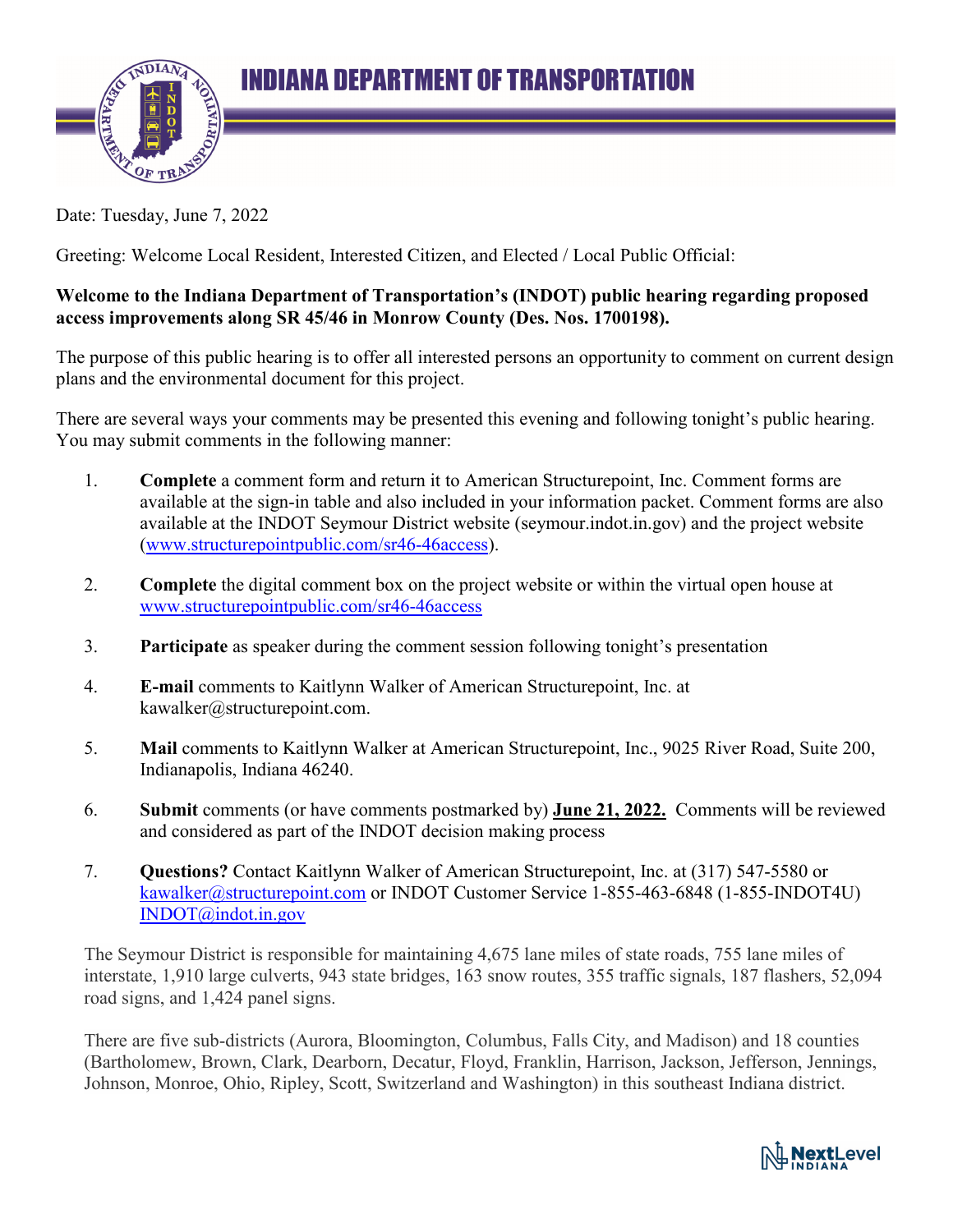# **Public Hearing Agenda**

- Meeting Called to Order
- Formal presentation
- Public Comment Session
- Project Open House

All substantive comments received prior to, during and following the public hearing will be evaluated and responded to in writing within subsequent project documentation. The documentation will address concerns presented during the public hearing process and describe project decisions reached following careful consideration of the views and concerns of the public.

## **The project team will be available in the display area to explain project details and address questions prior to and following the public hearing.**

The draft environmental document is available for public review and inspection at the following locations:

- 1. Monroe County Public Library, 303 East Kirkwood Avenue, Bloomington, Indiana
- 2. American Structurepoint, Inc. webpage www.structurepointpublic.com/sr46-46access
- 3. INDOT Seymour District webpage: seymour.indot.in.gov

Questions: Contact Kaitlynn Walker of American Structurepoint, Inc. at (317) 547-5580 or kawalker@structurepoint.com or INDOT Customer Service 1-855-463-6848 (1-855-INDOT4U) INDOT@indot.in.gov

# **Thank you for attending tonight's public hearing.**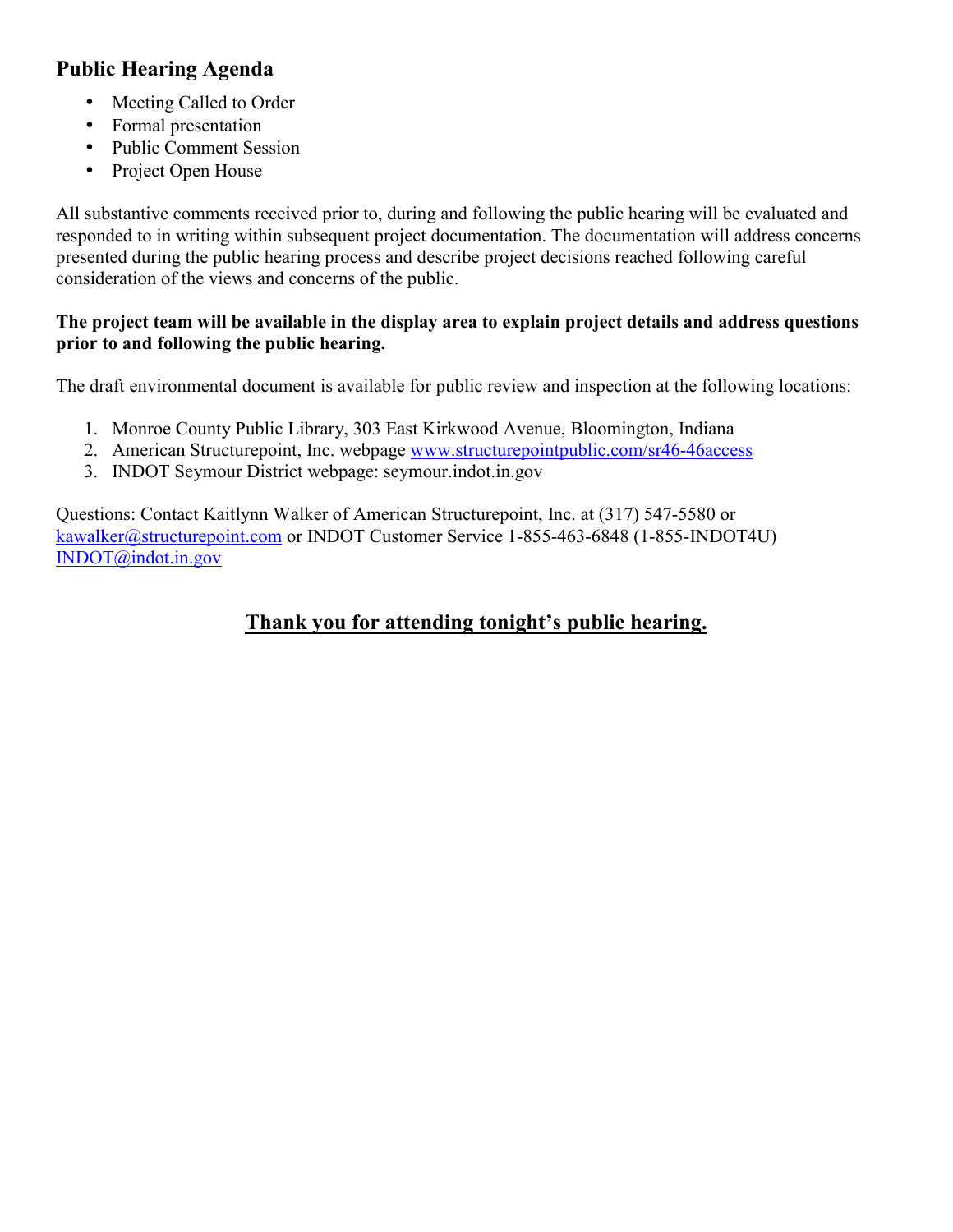

# **INDIANA DEPARTMENT OF TRANSPORTATION**

Thank you for your participation in this project. Please submit comments by using the space provided below.

**PROJECT:** State Road (SR) 45/46 Access Improvements, Bloomington, Monroe County (Des. Nos. 1700198)

PUBLIC COMMENT PERIOD: June 7-June 21, 2022

SUBMISSION: E-mail, or mail comments to Kaitlynn Walker of American Structurepoint, Inc. at kawalker@structurepoint.com, 9025 River Road, Suite 200, Indianapolis, Indiana 46240

## Please submit comments by June 21, 2022 for inclusion into the public record:

**NAME (PLEASE PRINT): SIGNATURE:**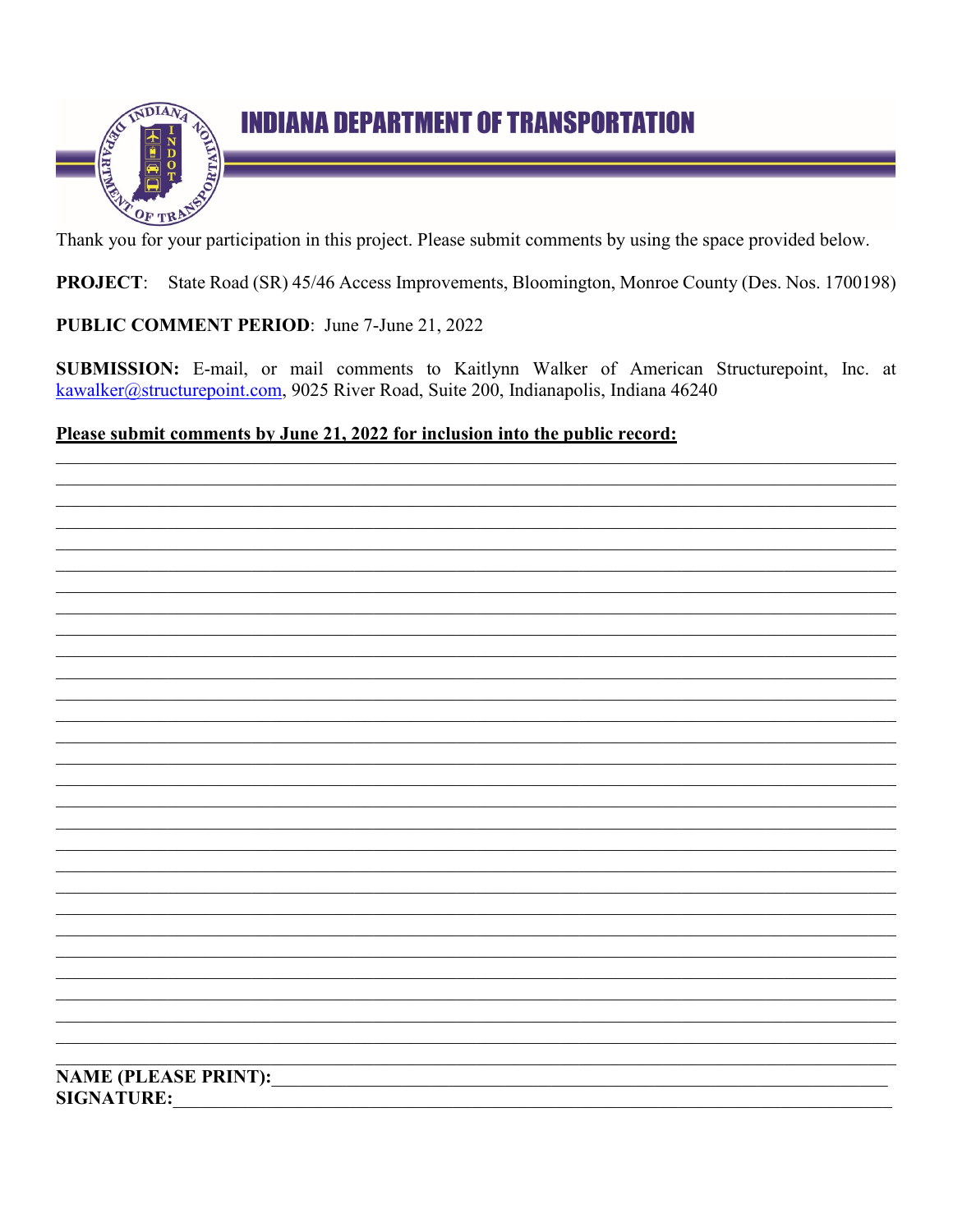## **Project Description**

INDOT, in partnership with the Federal Highway Administration (FHWA), is developing a federal-aid road project to improve access along SR 45/46 to the existing intersections of West (W) Stonelake Drive and North (N) Monroe Street, as well as access modifications to W Arlington Road within the project area. The proposed undertaking begins 0.2 mile east of I-69 and extends east for 0.48 mile along SR 45/46 before terminating.

The need for the proposed project is a result of the number of crashes occurring along this stretch of SR 45/46 which includes the intersections of W Stonelake Drive/N Monroe Street as well as limited local connectivity to areas north of SR 45/46 due to the conversion of SR 37 to a limited access interstate highway (I-69).

The purpose of the proposed project is to reduce the likelihood of more severe right-angle and left turn crashes by reducing the number of crossing conflict points along this stretch of SR 45/46 between W Stonelake Drive/N Monroe Street and to restore local connectivity to areas north of SR 45/46.

The current preferred alternative would include access modifications along SR 45/46 to the existing intersections of W Stonelake Drive and N Monroe Street, as well as at the SR 45/46 overpass of W Arlington Road. The project would modify the intersection of N Monroe Street/W Stonelake Drive and SR 45/46 utilizing a reduced conflict intersection concept. Additionally, a new off ramp will be constructed for westbound traffic on SR 45/46 to W Arlington Road in the northeast quadrant of the W Arlington Road and SR 45/46 overpass.

## N Monroe Street and N Stonelake Drive – Reduced Conflict Intersection

To accomplish these improvements, the existing access point of W Stonelake Drive and SR 45/46 would be permanently removed. A new access point on SR 45/46 would be constructed approximately 600 feet east of the existing W Stonelake Drive and SR 45/46 intersection and align with N Stonelake Drive. The typical section of N Stonelake Drive would include two 12-foot travel lanes with 6-foot shoulders. The typical section of N Monroe street would also include two 12-foot travel lanes with 6-foot shoulders. A reduced conflict intersection concept would be developed at the new access point of N Stonelake Drive, the existing access point of N Monroe Street, and SR 45/46 that would allow only right turns from the minor approaches and would force the direct left-turn and through movements to indirect U-Turn movements along the major roadway (SR45/46). Additionally, a 5-foot sidewalk will be constructed to connect the existing sidewalk at the north end of the pedestrian bridge (P(45)46-53-06239) to the existing sidewalk located along the north shoulder of W Stonelake Drive, and a crosswalk will be constructed across W Stonelake Drive.

## Modifications to SR 45/46

Auxiliary left- and right-turn lanes would be added to SR 45/46 to accommodate the new traffic pattern at N Stonelake Drive and an auxiliary right-turn lane would be added to SR 45/46 to accommodate the new traffic pattern at N Monroe Street. The typical section along SR 45/46 would include four 12-foot travel lanes (two in each direction) as well as two 12 foot left-turn lanes (one eastbound and one westbound) with 5-foot inside shoulders and 10-foot outside shoulders. Loons will be added at the minor approaches to allow for U-turns along SR 45/46. The loons are bump outs along the roadway, which will be constructed by widening the pavement of SR 45/46 to provide additional room for vehicles to complete the U-turn maneuver. The U-turn will be yield controlled; therefore, the loon has been designed to provide for an acceleration area before traffic merges onto SR 45/46. Impacts to existing roadside lighting along SR 45/46 and at W Stonelake Drive/N Monroe Street are anticipated, and impacted lighting will be replaced. Impacts to the existing storm sewer in the SR 45/46 median are anticipated and new storm sewer will be designed per INDOT guidelines.

Additionally, in response to comments received during public involvement and subsequent review, the speed limit along SR 45/46 will be lowered from 50 mph to 45 mph and the pavement marking and signage will be updated within the project area. A special guide sign will be posted at the intersection of SR 45/46 and W Stonelake Drive/N Monroe Street illustrating the traffic pattern for the reduced conflict intersection. Additionally, left-turn and U-turn only signs will be posted along SR 45/46 (westbound and eastbound) for the left lane and a sign will be posted along SR 45/46 westbound for the new off ramp at W Arlington Road.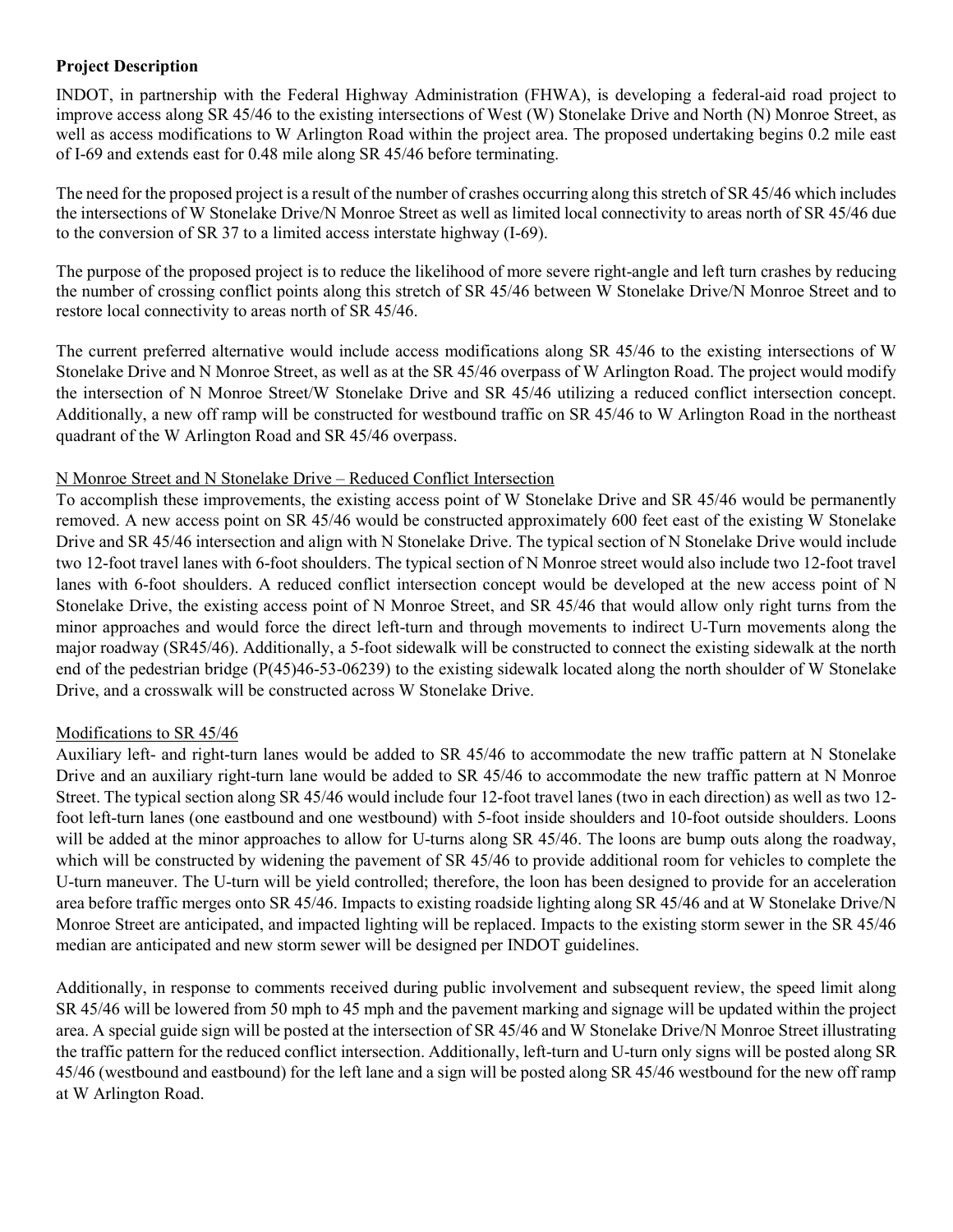## SR 45/46 Westbound Off ramp for W Arlington Road

Additionally, a new off ramp will be constructed for westbound traffic on SR 45/46 to W Arlington Road in the northeast quadrant of the W Arlington Road overpass of SR 45/46. The typical section along the SR 45/46 westbound off ramp for W Arlington Road will include one 16-foot ramp lane with a 4-foot inside shoulder and 10-foot outside shoulder. A Mechanically Stabilized Earth (MSE) wall will be used to minimize environmental impacts and right-of-way necessary for the project. It should be noted that no work will occur on the W Arlington Road overpass, Bridge Number: (45)46-53-05993 B.

## **Right-of-Way**

It is anticipated that work along SR 45/46 will require the acquisition of 1.36 acres of additional permanent right-of-way and 0.027 acre of temporary right-of-way as a result of the off ramp to W Arlington Road. No right-of-way acquisition is anticipated for the construction of the reduced conflict intersection. An additional 0.003 acres of temporary right-of-way was added to the project after the CE document was released for public involvement in order to install a disc golf tee pad impacted by construction of the new sidewalk connection from the Pedestrian Bridge to Stonelake Drive.

|                  | Amount (acres) |           |  |
|------------------|----------------|-----------|--|
| Land Use Impacts | Permanent      | Temporary |  |
|                  |                |           |  |
| Residential      | 0.989          | 0.024     |  |
| Commercial       | 0.372          | 0.003     |  |
| Agricultural     |                | -         |  |
| Forest           | -              |           |  |
| Wetlands         |                |           |  |
| Other:           |                | -         |  |
| Other:           | -              | -         |  |
| <b>TOTAL</b>     | 1.361          | 0.027     |  |

## **Maintenance of Traffic**

Traffic on SR 45/46 will be maintained on the existing roadway during construction through lane restrictions. A local detour is expected for N Monroe Street during reconstruction of the approach and the SR 45/46 median. Access to W Stone Lake Drive will be maintained at all times. Traffic will be maintained by means of traffic control devices in concurrence with the current INDOT Design Manual and standard specifications. As project plans develop, further coordination regarding maintenance of traffic will be conducted with adjacent commercial and industrial properties regarding maintaining operational access during construction.

## **Project Schedule**

| <b>Milestone</b>                                      | <b>Expected Dates</b>                               |
|-------------------------------------------------------|-----------------------------------------------------|
| Categorical Exclusion Released for Public Involvement | April 29, 2022                                      |
| <b>Public Comment Opportunity</b>                     | June $7^{\text{th}}$ – June $21^{\text{st}}$ , 2022 |
| Real Estate Acquisition                               | Late Summer 2022                                    |
| Proposed Construction                                 | <b>Anticipated Winter 2023</b>                      |

## **Estimated Project Cost Summary**

The estimated cost for this project is \$7,200,000 which includes design, land acquisition and construction. Both federal and state funding will be used. The project is included in the 2020-2024 Statewide Transportation Improvement Program.

## **Environmental Documentation**

The INDOT and FHWA have reviewed the Categorical Exclusion (CE) Document prepared by American Structurepoint, Inc. for this project and released the document for public involvement on April 29, 2022. The CE evaluates the impact of the SR 45/46 Access Improvements project on the natural and human environment. No areas of potentially significant impacts have been identified.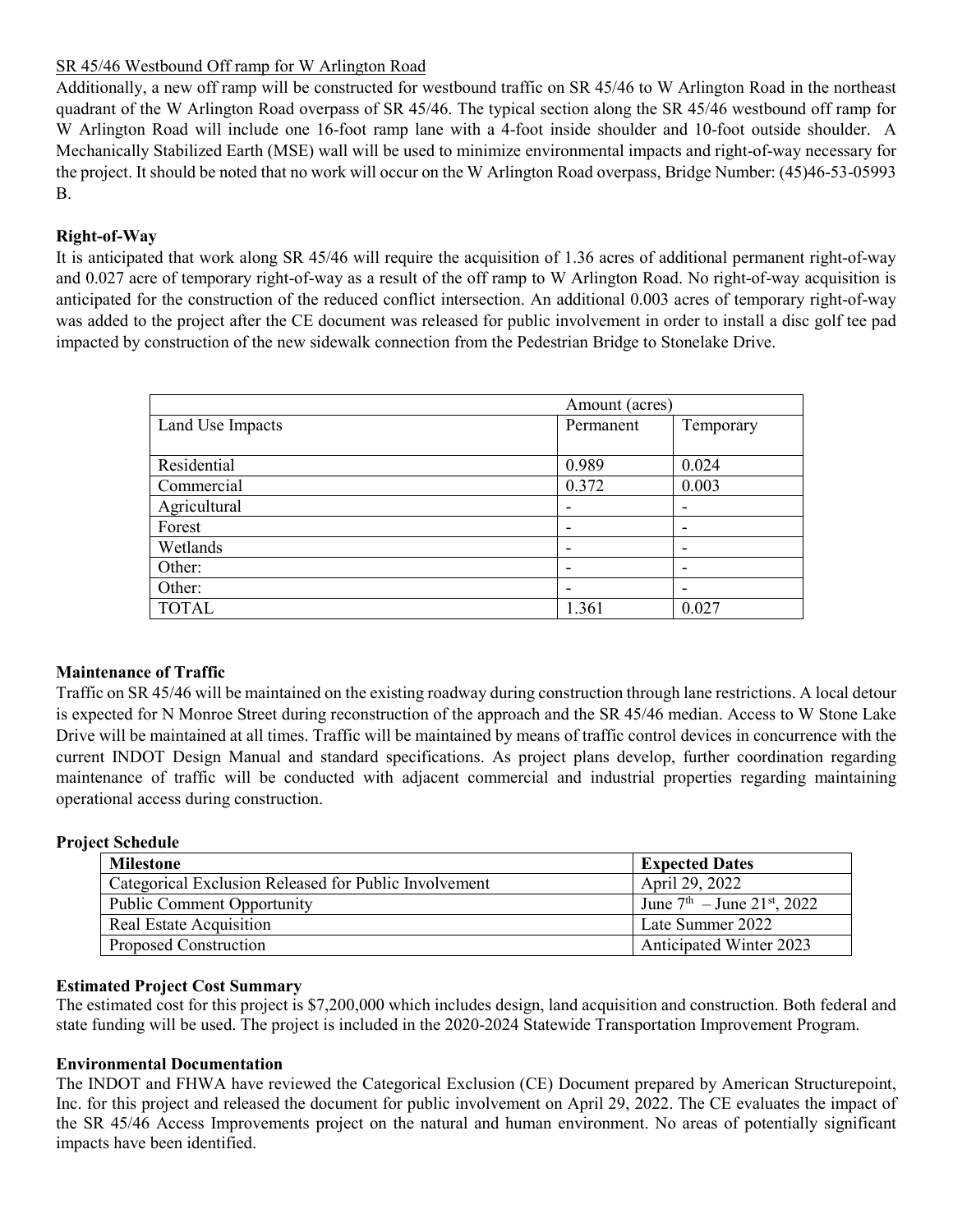#### **Water Resources**

The proposed project area was examined for the presence of wetlands and "waters of the U.S." One stream and six wetlands and one stream were identified within the project area as potentially regulated resources. It is anticipated that the preferred alternative will not impact the streams or the wetlands.

Karst features including one sinkhole (S-1) and one (1) spring (SP-1) were observed within the proposed construction limits, and one (1) sinkhole (S-2) was observed north of the construction limits during a site visit conducted on May 19, 2020 by American Structurepoint, Inc. One (1) sinkhole (S-1) is anticipated to be impacted due to the proposed construction of a 48 inch culvert and MSE wall; therefore, a concrete cap sinkhole treatment is recommended to minimize the potential for settlement under and adjacent to the sinkhole

#### **Cultural Resources**

Section 106 of the National Historic Preservation Act requires that all above ground structures 50 years old or older be evaluated for eligibility for the National Register of Historic Places. It also requires below ground, or archaeological investigation, to look for things that people have made, used, or left behind. One new archaeological site was recorded within the Area of Potential Effect. However, it was not determined to be eligible for listing on the Indiana Register of Historic Sites and Structures or the National Register of Historic Places.

A historic properties report was also completed and the Reed Historic Landscape District was determined to be eligible for listing in the National Register of Historic Places (NRHP); however, a finding of "No Adverse Effect" was determined.

#### **Endangered Species and Terrestrial Habitat**

Project information was submitted through the USFWS's Information for Planning and Consultation (IPaC) portal, and an official species list was generated. The project is within range of the federally endangered Indiana bat (*Myotis sodalis)* and the federally threatened northern long-eared bat (NLEB) (*Myotis septentrionalis).* No additional species were generated in the IPaC species list other than the Indiana bat and northern long-eared bat.

The project qualified and completed *Limited Formal Programmatic Consultation* for the Indiana bat and northern longeared bat (NLEB) due to tree clearing 100-300 feet from the existing roadway and the proposed relocation of a house located within the project area. An inspection of the exterior of the house, the pedestrian bridge (Bridge Number: P(45)46-53-06239), and the overpass (Bridge Number: (45)46-53-05993 B) occurred on September 30, 2021 and no bats or signs of bats were observed. The interior of the house was not accessed since the house was occupied by tenants. An effect determination key was completed on August 20, 2021, and based on the responses provided, the project was found to "Likely Adversely Affect" the Indiana bat and/or NLEB. Proposed impacts have been minimized and cannot be avoided due to the proposed off ramp from SR 45/46 to W Arlington Road.

INDOT verified the effect finding and submitted to USFWS on July 23, 2021. On September 16, 2021, USFWS issued a concurrence letter with the "likely to adversely affect" finding. The AMMs indicate temporary lighting should be directed away from suitable habitat during the active season, best management practices will be used to prevent spills and avoid impacts to possible hibernacula, avoid tree removal, and ensure tree removal is limited to that specified in project plans. USFWS also stated that the proposed project's effects are consistent with those listed in the Programmatic Biological Opinion (BO), and projects consistent with the conservation measures and scope of the program analyzed in the BO are not likely to jeopardize the continued existence of the Indiana bat and/or the NLEB. Avoidance and Minimization Measures (AMMs) and/or commitments are included as firm commitments in the *Environmental Commitments* section of this document.

Additionally, a "Re-initiation Notice" is required if: more than 0.923 acre of suitable habitat is to be cleared; new information about listed species is encountered; the project is modified in a manner that causes an effect to the listed species; or a new species or critical habitat is listed that the project may affect. These requirements, and the Avoidance and Minimization Measures (AMMs) from the Project Submittal Form, are included as firm commitments for this project.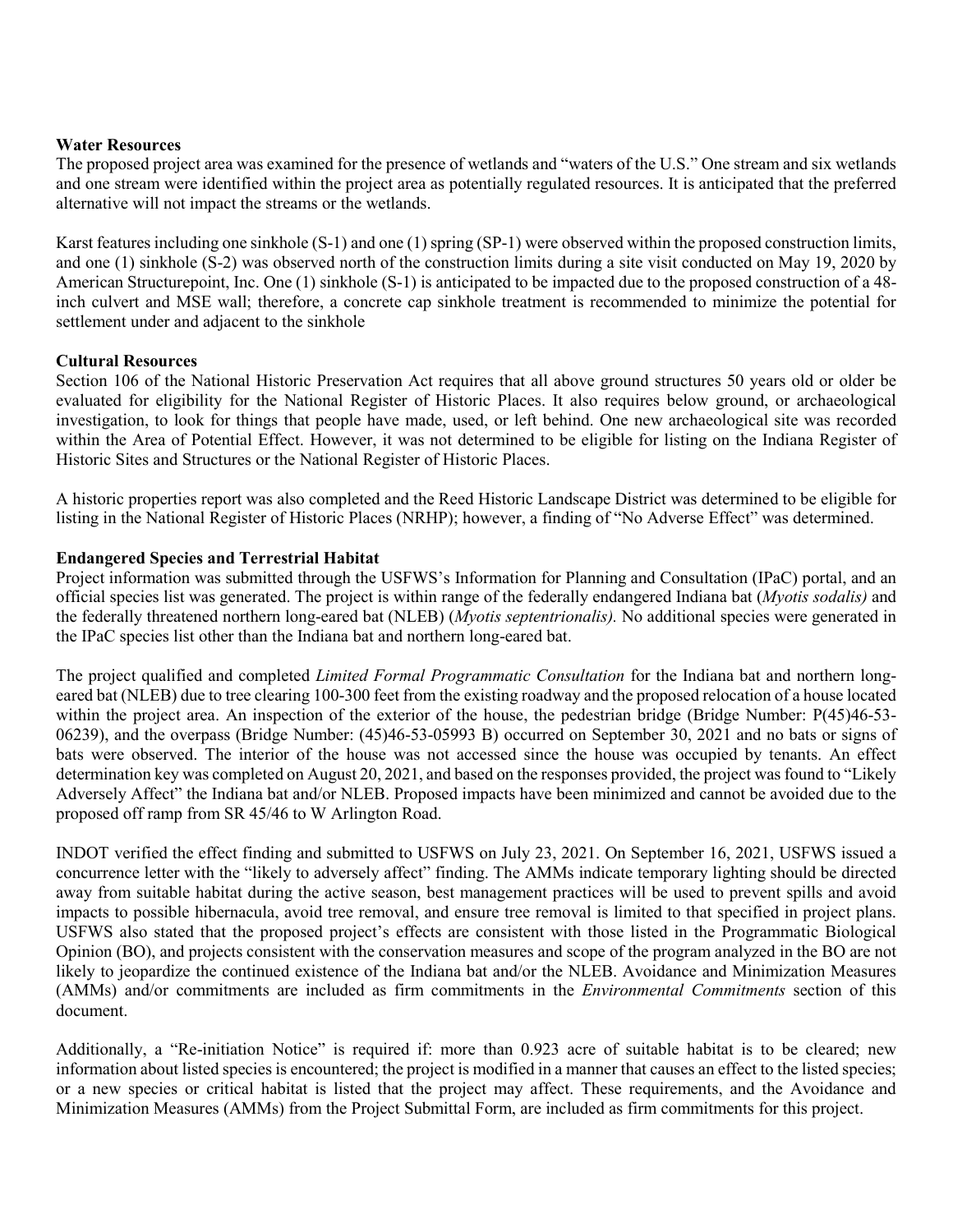INDOT shall satisfy the compensatory mitigation requirements of the formal consultation with USFWS through one of the conservation options outlined on page 41 of the May 20, 2016 *Programmatic Biological Opinion for Transportation Projects in the Range of the Indiana bat and NLEB.* The amount to be paid to the Range-wide In-lieu Fee Program, to be administered by the Conservation Fund, shall be \$12,950.61. This amount was determined by the Habitat Block Method. The area of suitable habitat to be cleared, multiplied by the mitigation ratio for inactive season tree clearing for Monroe County, and the compensatory price per acre;  $0.923$  acre x  $1.50 \times $9.354$  per acre.

### **Section 4(f) Resources**

Section 4(f) of the U.S. Department of Transportation Act of 1966 prohibits the use of certain public and historic lands for federally funded transportation facilities unless there is no feasible and prudent alternative. The law applies to significant publicly owned parks, recreation areas, wildlife/waterfowl refuges, and NRHP eligible or listed historic properties regardless of ownership. Lands subject to this law are considered Section 4(f) resources.

There is one 4(f) resource located within the project area and one 4(f) resource located adjacent to the project area. Reed Historic Landscape District, located within the project area, was determined eligible for listing in the NRHP. On June 24, 2021, INDOT CRO determined that this project will result in a Section 4(f) de minimis use of the Reed Historic Landscape District. This project fulfills the requirements of the Section 4(f) MOU (MOU between FHWA, the Indiana SHPO, and INDOT regarding Section 4(f) of the US DOT Act of 1996 and notification requirements of the intent to make de minimis determinations for historic resources), executed on June 8, 2020.

Gourley Pike-Kinser Pike to W Arlington Road is a recreational trail planned to be located within the project along West Gourley Pike. The project will not use the trail by taking permanent or temporary right-of-way and will not indirectly use these resource in such a way that the protected activities, features, or attributes that qualify a resource for protection under Section 4(f) are substantially impaired.

Arlington Heights Elementary School is adjacent to the eastern portion of the project area. The proposed project will require the use of existing right of way south of Arlington Heights Elementary School. A disc golf tee is currently located within existing Indiana Department of Transportation right of way and will need to be removed for the construction of a proposed sidewalk and cross walk connecting the pedestrian bridge to the existing sidewalk along the north shoulder of W Stonelake Drive. The disc golf tee will be replaced in the same condition and in a similar setting by the INDOT. A 4-foot by 4-foot concrete pad will be poured outside of the right of way to replace the existing disc golf tee as shown on the included plans.

Land use from a Section 4(f) resource may be used directly by permanent or temporary occupancy or indirectly through temporary use. The project will not use this resource by taking permanent right of way and will not indirectly use the resource in such a way that the protected activities, features, or attributes that qualify a resource for protection under Section 4(f) are substantially impaired. This project is exempt from the requirement of section 4(f) approval based on the definition of temporary occupancy defined in 23 CFR 774.13(d) which states: "Temporary occupancies of land that are so minimal as to not constitute a use within the meaning of Section 4(f). The following conditions must be satisfied:

- (1) Duration must be temporary, i.e., less than the time needed for construction of the project, and there should be no change in ownership of the land;
- (2) Scope of the work must be minor, i.e., both the nature and the magnitude of the changes to the Section 4(f) property are minimal;
- (3) There are no anticipated permanent adverse physical impacts, nor will there be interference with the protected activities, features, or attributes of the property, on either or temporary or permanent basis;
- (4) The land being used must be fully restored, i.e., the property must be returned to a condition which is at least as good as that which existed prior to the project; and
- (5) There must be documented agreement of the official (s) with jurisdiction over the Section  $4(f)$  resource regarding the above conditions."

In a letter dated February 1, 2022, the Monroe County School Corporation, Official with Jurisdiction (OWJ), agreed that the temporary occupancy constitutes a no use under Section 4(f), as described in the FHWA's Section 4(f) Policy Paper (dated July 20, 2012), for the following reasons which satisfy the conditions listed above:

- The disc golf tee is currently located within existing right of way;
- The length of closure of the disc golf tee will be temporary and the proposed replacement will be less than the time anticipated for construction (1);